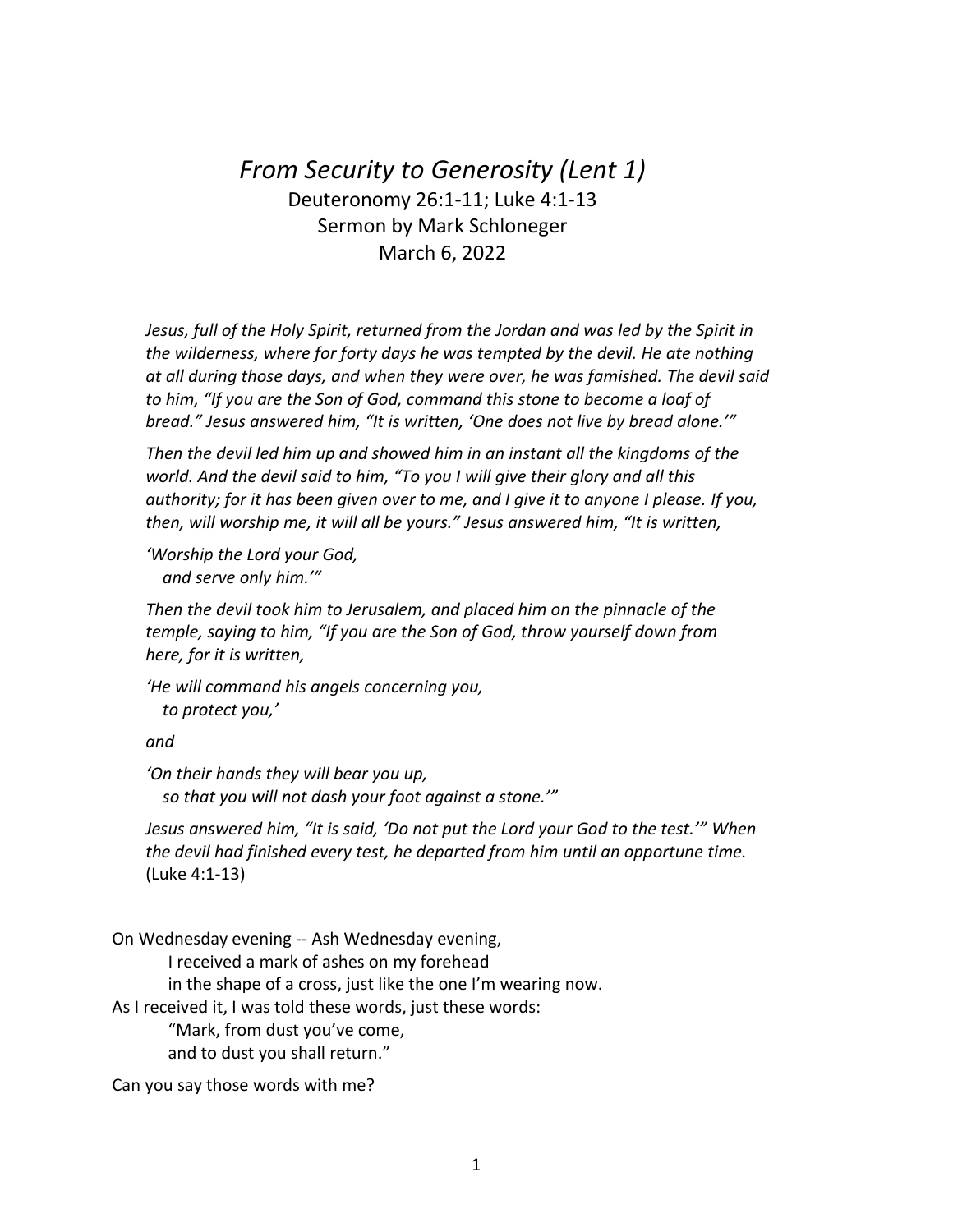*From dust you've come, and to dust you shall return.*

The thing is, on Wednesday evening, I knew those words were coming --

I even said them to others --

but, still, I couldn't help but think,

What a rude thing for someone to say.

I mean, in what setting would you want,

even welcome, someone to say those words to you?

Not in the dentist chair.

(Drill whirring)

*Open wide.*

## *From dust you've come, and to dust you shall return!*

Not in an airplane.

*Ladies and gentlemen, this is your captain speaking. We've encountered some turbulence, and, well,*

*from dust you've come, and to dust you shall return.*

Not from your financial advisor.

*I've examined your portfolio,*

*and, as they say,*

## *From dust you've come, and to dust you shall return.*

And not even from a stranger you encounter on the Pumpkinvine Trail.

(Wide-eyed)

*Hello.*

## *From dust you've come, and to dust you shall return.*

Can you imagine?

In any other context besides Ash Wednesday,

those words, without anything else added to them,

would absolutely freak. us. out.

*From dust you've come, and to dust you shall return.*

And yet, it's good to hear those words,

to wear them,

to remember them,

to own them.

That's because they remind us of truths that we work so hard to avoid.

The truth about our humanity.

The truth about our mortality.

The truth about our vanity.

After we were born and opened our eyes for the first time,

we began learning some things that are worth remembering.

(Or, tragically, if you as a baby weren't provided the evidence to learn these things, let me tell you now what you deserved to have been taught then).

That you are desired.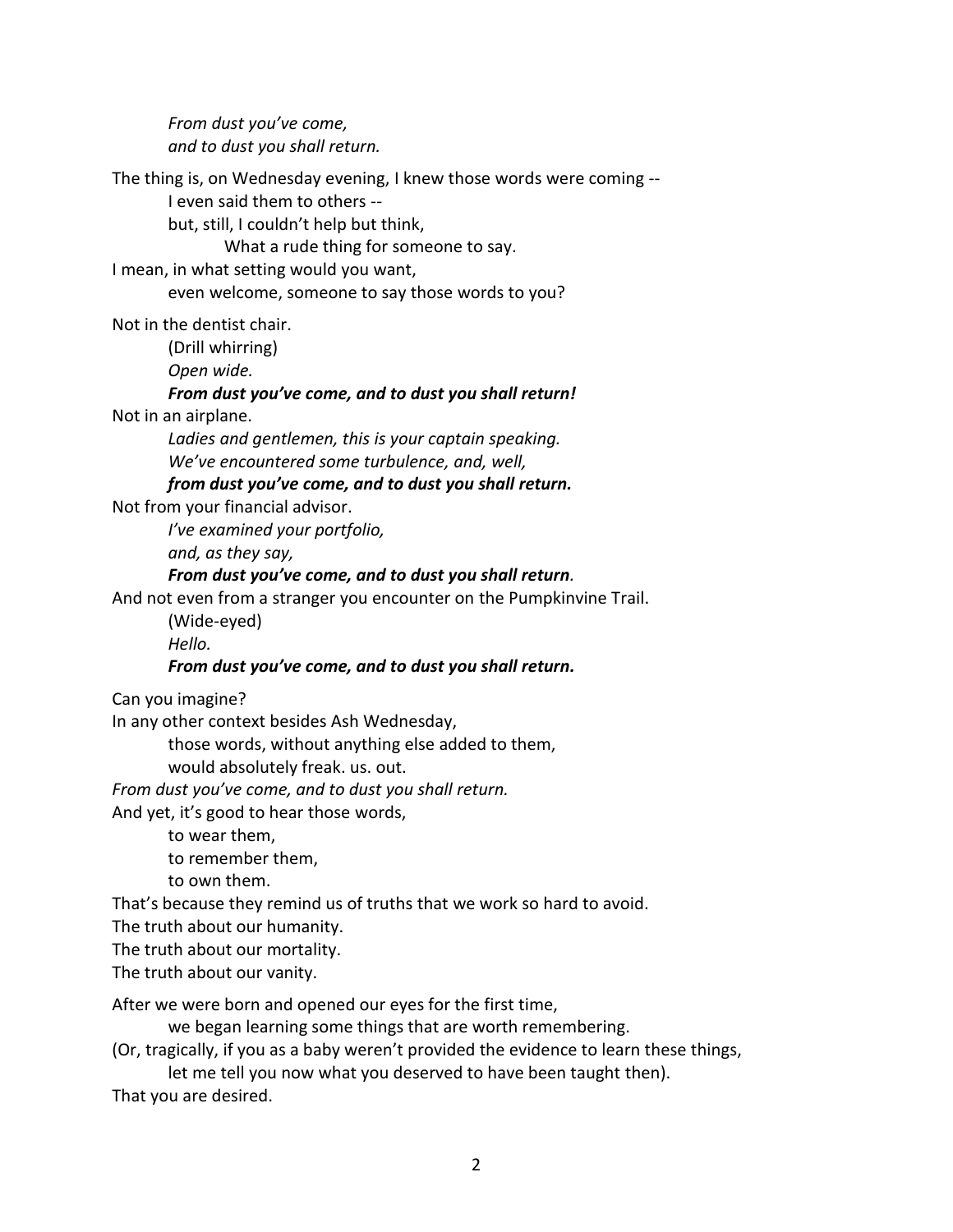That you are a reason for joy.

That a squeal, a smile, even a gas grimace that looks like a smile - is met with delight.

That any small sign of your growth will be celebrated.

That you have to depend on others.

That someone will come when you cry out in need.

That the hunger you feel will be met

by the food that you will be given.

That you can't clean yourself from the excrement you produce.

That you should search for the face of your mother or father or sister or brother

because rest, security, and peace can be found in their embrace.

That your existence is enough for you to be loved.

And that life, your life, begins with blessing.

These are things of which we should remind ourselves

because we quickly learn to distrust them if we ever knew them.

It's easy to know why that is.

It's because we grow into a world that doesn't teach them.

And so, even if we think that life began with blessing,

we spend our days working to enlarge our space,

to exert our influence, to make our own blessings

to ensure our security,

to provide for ourselves,

to prove our worth,

to earn love.

And we no longer trust that rest, that security, that peace

can be found in our mother's embrace.

We no longer cry out to our father.

We no longer depend on our sisters and our brothers.

We no longer know that our existence is enough for us to be loved.

We work from goal to goal.

To get good grades.

To earn a degree.

To get a good job that will lead to a better job that will earn more money and open still more doors.

Run faster. Jump higher. Throw farther. Lift more.

The older I get, the more I recognize this impulse in me and how I've acted on it. The older I get, the more I'm learning, little by little,

to take a step off the train that rides the fast track to success,

however we've defined it.

I'm learning, little by little, to follow my heart's true desire:

to know and follow Jesus,

and to occupy with joy the space that I have been given.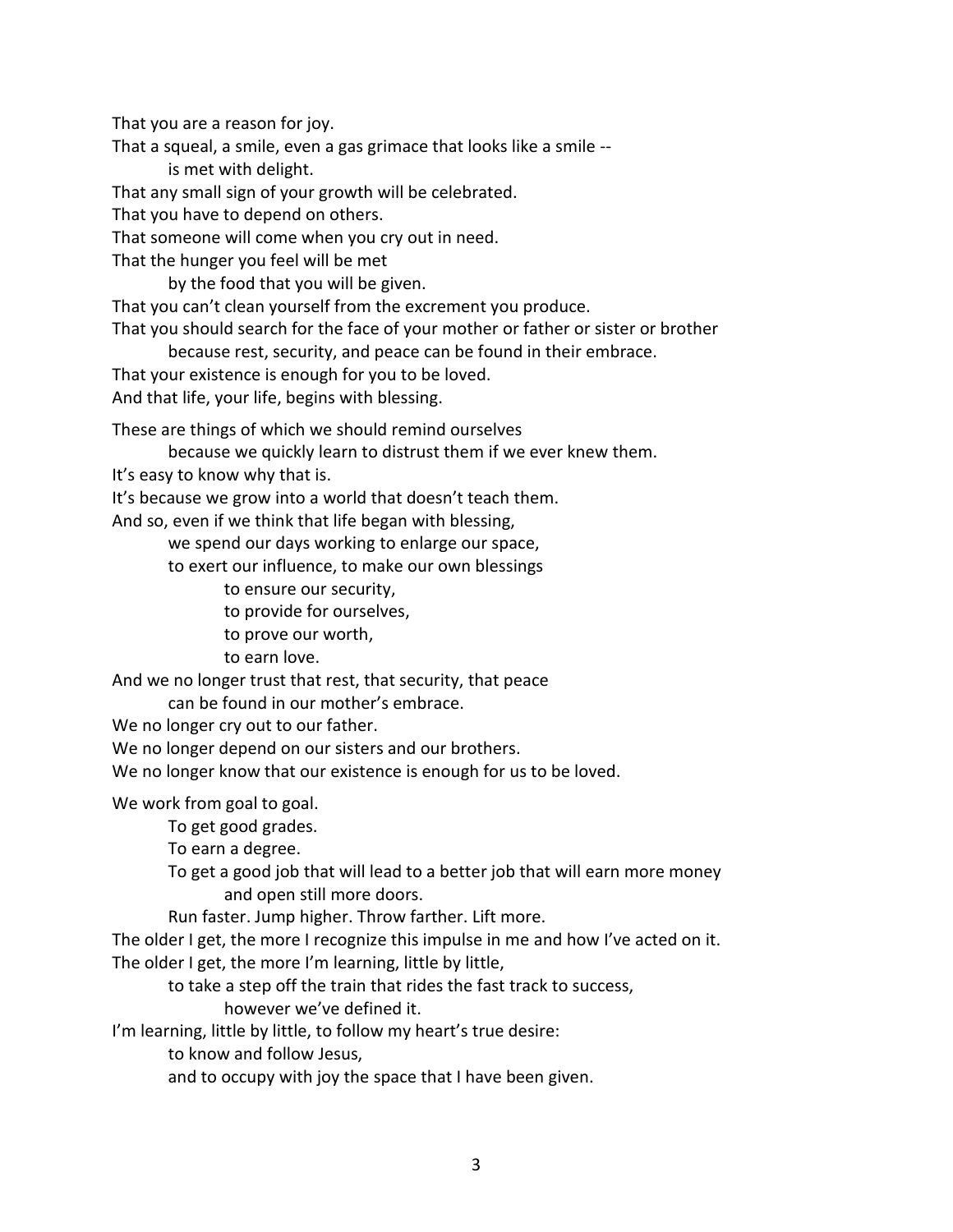I'm learning, but, I forget it constantly. How about you? *From dust you've come, and to dust you shall return.* Deuteronomy chapter 6, verse 4 (NIV), says, "Hear, O Israel: The Lord is our God, The LORD is one. Love the Lord your God with all your heart and with all your soul and with all your strength." This verse introduces the Shema, Israel's confession of faith, the words that Jews were taught to pray twice a day. When Jesus was led by Spirit in the wilderness he faced the temptations that he would face throughout his ministry. And to withstand each temptation, Jesus quoted verses that come shortly after the Shema. Tempted to use his identity as God's Son for his own benefit, to satisfy himself, to fill his hunger, Jesus answered "It is written, One does not live by bread alone." Tempted to compromise his faithfulness to God to gain worldly power and authority, Jesus answered, "It is written, Worship the Lord your God and serve only him." I can't help but think that the prayer that Jesus taught his disciples to pray was formed in the wilderness as he faced temptation. Turn these stones into bread, said the tempter. *"Give us this day our daily bread,"* Jesus taught us to pray. All the authority and power over the nations will be yours, said the tempter. *"Yours is the kingdom. And yours is the glory. And yours is the power,*" Jesus taught us to pray. Throw yourself off the temple so that everyone will see that God will deliver you, said the tempter. "*Lead us not into temptation, but deliver us from evil*," Jesus taught us to pray. This was a prayer prayed by One who knew the power, the pull, the tug of the temptations offered by the evil one, the one that Adam and Eve could not withstand in the garden: Enlarge your space, claim for yourself what is God's alone. Seventeenth-century philosopher Blaise Pascal, spoke of the condition of being human as having an empty space inside of us, a God-shaped empty space.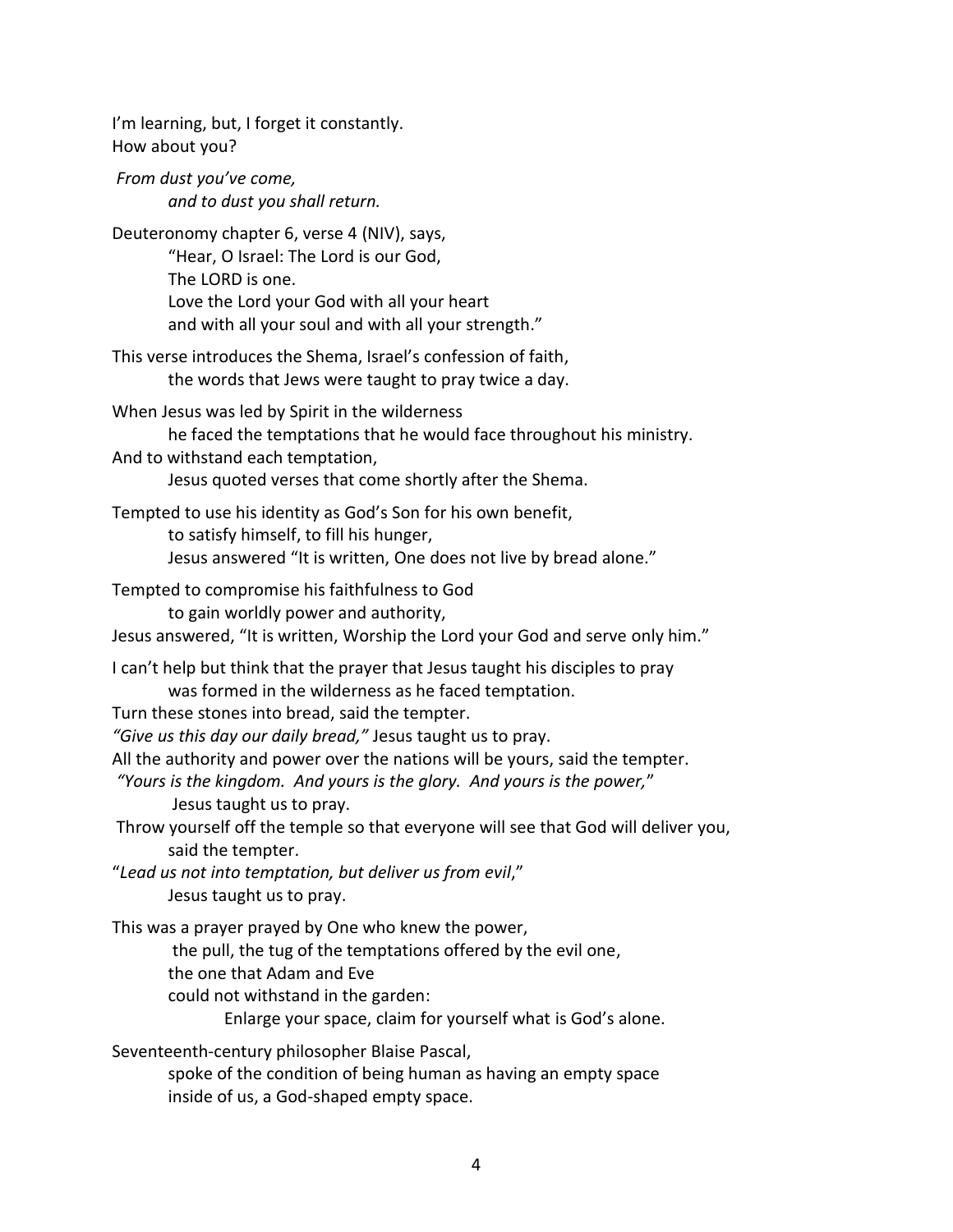This was not a mistake, he says;

it wasn't a design flaw or manufacturing defect.

It's the means by which we are tethered to God and others.

The restlessness that we feel, that longing, that desire,

it can only be filled when we are at one with God.

God has embedded within every human being the desire, the longing, the yearning to love, and to be loved,

to know fully, to be fully known.

This is the desire for communion.

There is a God-shaped space within us,

from which all of our longings, our yearnings, our desires flow.

Those desires at their root are not sinful.

The problem is when we either compulsively jam into that space

actions and ideas that aren't meant to fit there,

or we deny that this space even exists.

Our whole image becomes distorted, our purpose muddled,

our desires, our longings, our yearnings unsatisfied.

We become like a puzzle with mismatched pieces;

we don't look anything like our Creator intended.

God led the children of Israel out of Egypt and toward the promised land. And along the journey, God provided for them

as they had never been provided for before.

Manna fell from the sky to feed them.

Water came gushing from a rock.

They were utterly helpless and entirely dependent,

and God was providing for them like a mother nursing her baby. In the wilderness, they survived because of God's abundant goodness.

Of course, that's the way it's meant to be. Psalm 104, verses 24-28 (CEV), speaks this way about the abundance inherent in creation

*Lord, you have done so many things! You made them all so wisely! The earth is full of your creations! And then there's the sea, wide and deep, with its countless creatures living things both small and large. There go the ships on it, and Leviathan, which you made, plays in it! All your creations wait for you to give them their food on time.*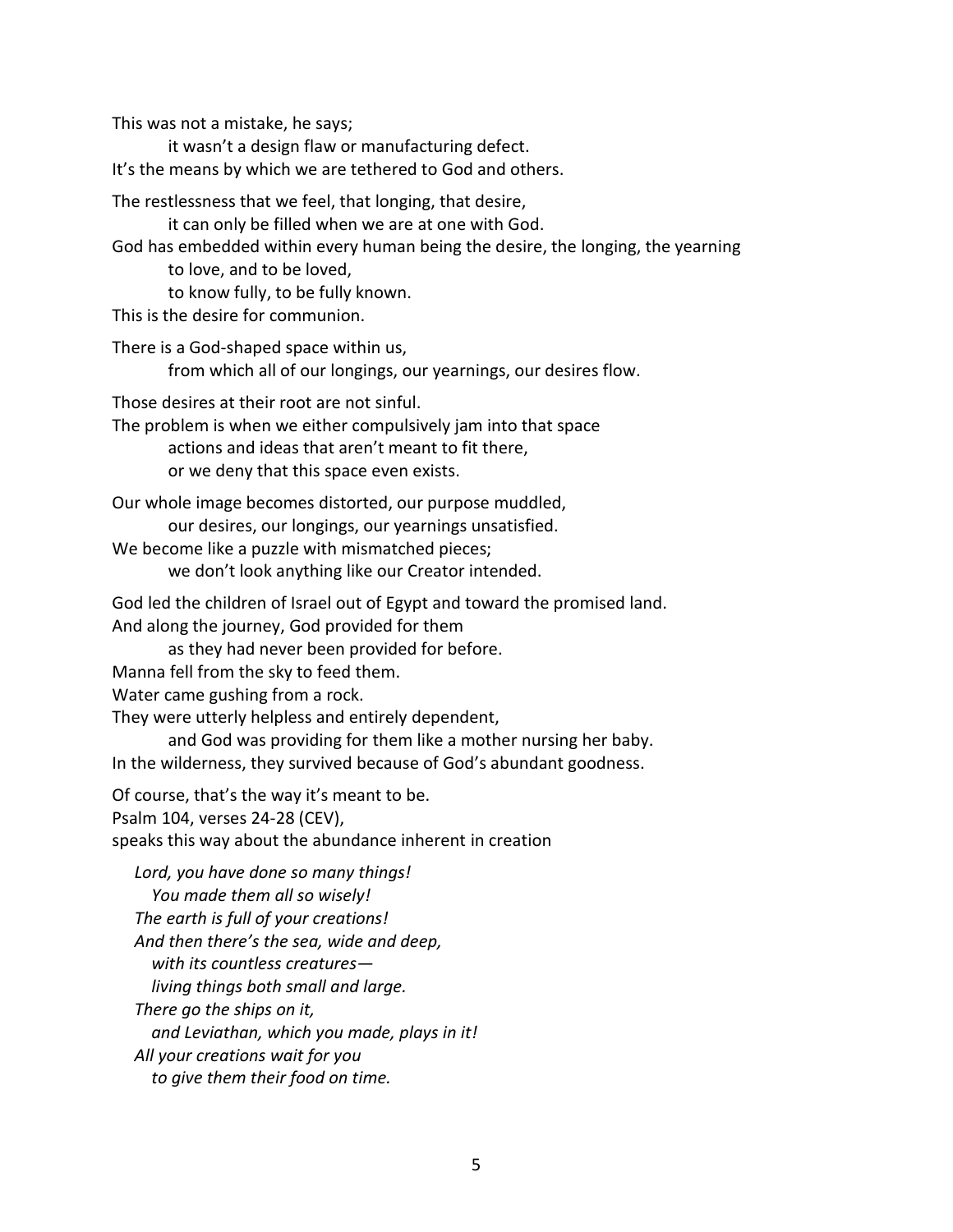*When you give it to them, they gather it up; when you open your hand, they are filled completely full!*

When Israel got to the very edge of the Jordan River, yearning to cross, enter, and possess the land that God had promised, God put laws into place for their own well-being, to remind them of the source of all good gifts, to remind them of God's abundance.

Moses says this: *After you have come into the land that is your inheritance from the Lord, after you possess it, after you settle in it, after you cultivate it – you shall take some of the first of all the fruit of the ground, and you shall put it in a basket and offer it to God. And, as they did so, they were told to recite their confession of faith, the story of their salvation from Egypt, God's mighty acts that created them, saved them, led them, and offered them the Promised Land. (*See Deuteronomy 26:1-4)

The first fruits are God's possession. Life begins with blessing.

On Wednesday, after I received the mark of ashes on my forehead, I went and sat at the first prayer station. There, we were invited to put our hands in dirt, as a way of remembering the good soil from which God created us and all that is around us. And just as soil is made fertile through death and decay, we also were invited to reflect on what needed to die in us so that there could be space for new growth. Earlier that day, I had gone out to our community garden and chipped away some dirt clods from the frozen ground to use for this purpose. I should have known that frozen dirt clods become formless mud globs once thawed. And so, on Wednesday evening, with ashes on my forehead, I picked up a mud glob and began working it in my hand. I squeezed it between my fingers, I rolled it into a ball, and then I just held it. And I thought of God creating me and you, just like the first human, from the dirt of the ground. I thought being formed and held in God's hands, just me, completely me, completely secure, like a baby, without pretense, without the projections that I put before others, without all the baggage I carry to provide evidence of my significance, my intelligence, my piety, my attractiveness, my worth.